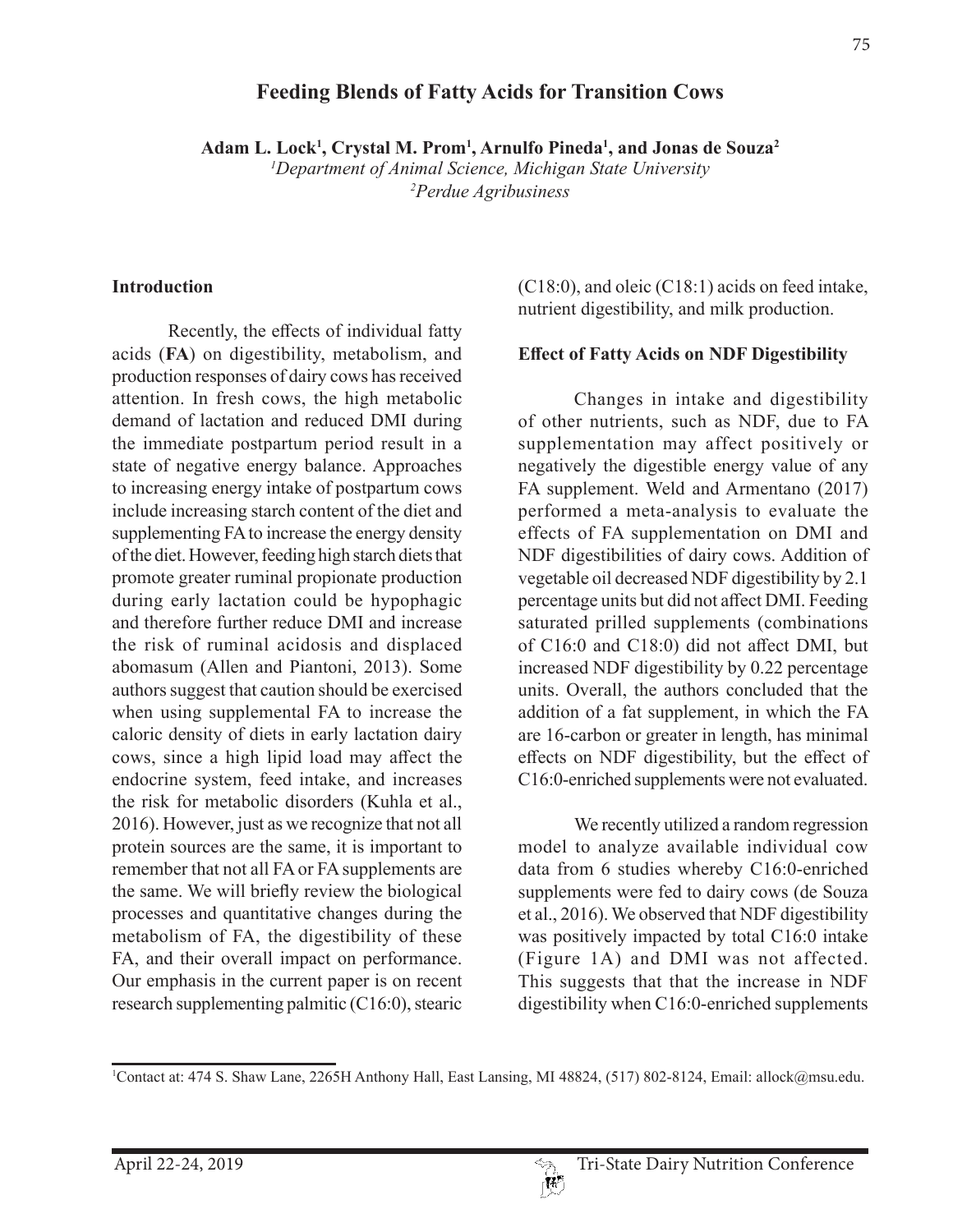are fed to dairy cows is not explained through a decrease in DMI. Additionally, when comparing combinations of C16:0, C18:0, and C18:1 in supplemental fat, we observed that feeding supplements containing C16:0 or C16:0 and C18:1 increased NDF digestibility compared with a supplement containing C16:0 and C18:0 (de Souza et al., 2018a).

With early lactation cows, Piantoni et al. (2015b) fed a saturated fat supplement  $($   $\sim$  40% C16:0 and 40% C18:0) and observed that fat supplementation increased NDF digestibility by 3.9% units in the low forage diet (20% fNDF) but had no effect in the high forage diet (26% fNDF). When evaluating the effects of timing of C16:0 supplementation (**PA**) on performance of early lactation dairy cows (de Souza et al., 2019), we observed that C16:0 supplementation consistently increased NDF digestibility  $\sim$  5% units over the 10 weeks of treatment compared with control (Figure 1B).

# **Effects of C16:0, C18:0, and C18:1 on Fatty Acid Digestibility**

Our recent FA digestibility research has utilized and focused on C16:0, C18:0, and C18:1. Of particular importance, Boerman et al. (2017) fed increasing levels of a C18:0 enriched supplement (93% C18:0) to midlactation dairy cows and observed no positive effect on production responses, which was likely associated with the pronounced decrease in total FA digestibility as FA intake increased (Figure 2A). Similarly, Rico et al. (2017) fed increasing levels of a C16:0-enriched supplement (87% C16:0) to mid-lactation dairy cows and even though a positive effect was observed on production response up to 1.5% diet DM, a decrease in total FA digestibility with increasing FA intake was observed (Figure 2B). However, considering that the range in FA intake was similar across both studies, the decrease in total

FA digestibility was more pronounced when there was increased intake/rumen outflow of C18:0 rather than C16:0. This is supported by our meta-analysis, in which a negative relationship between the total flow and digestibility of FA was observed, with the decrease in total FA digestibility driven by the digestibility of C18:0 because of the negative relationship between duodenal flow and digestibility of C18:0 (Boerman et al., 2015). The exact mechanisms for these differences in digestibility are not understood; however, potential causes include the lower solubility of C18:0 compared to C16:0, which would be more dependent of emulsification for absorption (Drackey, 2000). Additionally, results have shown that C18:1 has greater digestibility than C16:0 and C18:0 (Boerman et al., 2015). Freeman (1969) examined the amphiphilic properties of polar lipid solutes and found that C18:1 had a positive effect on the micellar solubility of C18:0. To further understand what factors influence FA digestibility, we utilized a random regression model to analyze available individual cow data from 5 studies that fed a C16:0-enriched supplement to dairy cows. We observed that total FA digestibility was negatively impacted by total FA intake, but positively influenced by the intake of C18:1 (unpublished results). This is supported by a recent study in which abomasal infusion of C18:1 increased FA digestibility without negatively affecting feed intake (Prom et al., 2018). Finally, we recently evaluated the effects of varying the ratio of dietary C16:0, C18:0, and C18:1 in basal diets containing soyhulls or whole cottonseed on FA digestibility. We observed that feeding a supplement containing C16:0 and C18:1 increased FA digestibility compared with a supplement containing C16:0, a mixture C16:0 and C18:0, and a non-fat control diet. The supplement containing a mixture C16:0 and C18:0 reduced FA digestibility compared with the other treatments (de Souza et al., 2018a). This is displayed in Figure 3 by using a Lucas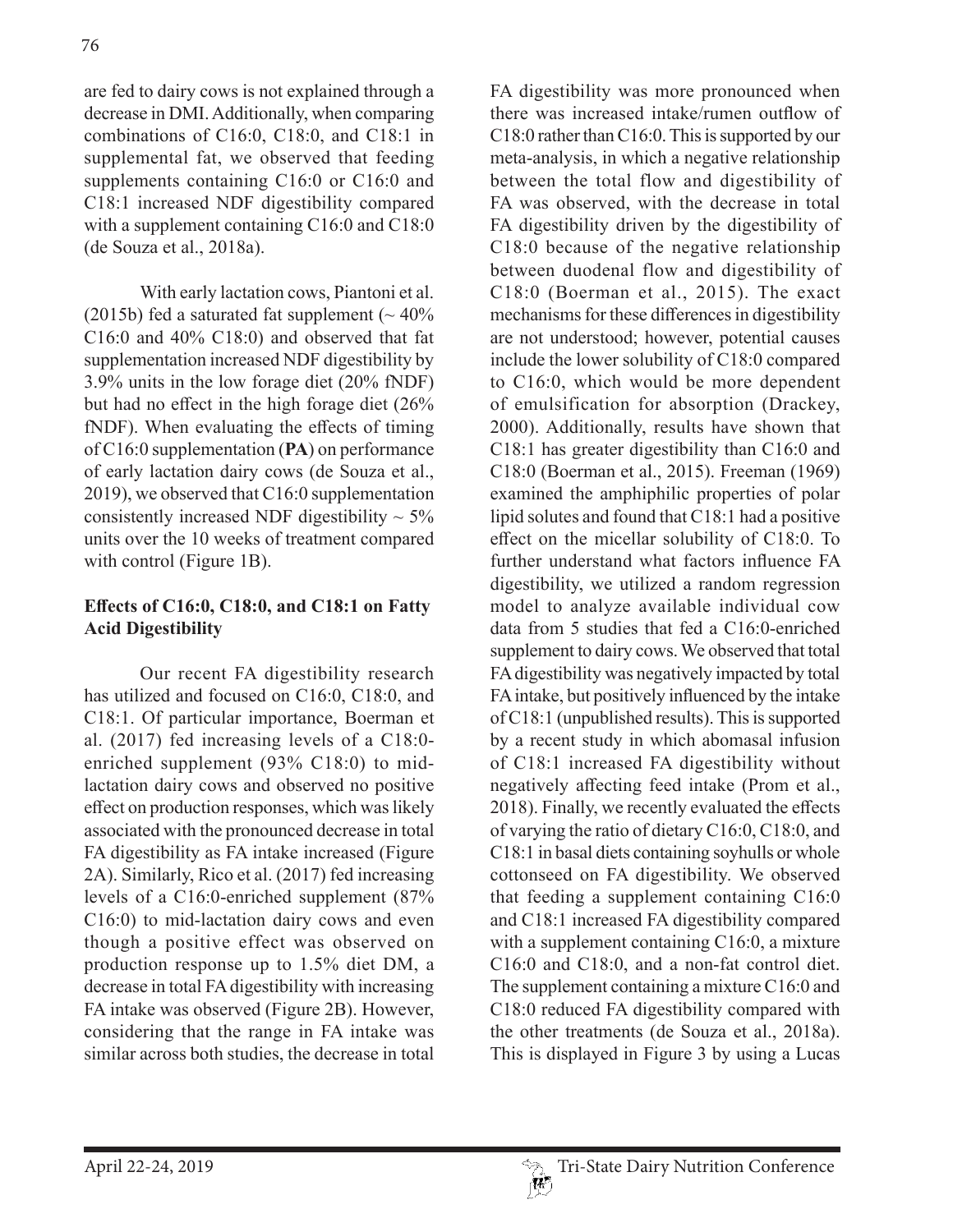test to estimate the apparent digestibility of the supplemental FA blends. The slopes (i.e., digestibility of the supplemental FA blends) in soyhulls based diets were 0.64, 0.55 and 0.75 and in cottonseed diets were 0.70, 0.56 and 0.81 for supplements containing C16:0, a mixture C16:0 and C18:0, and a mixture of C16:0 and C18:1, respectively. This supports the concept that a combination of 16-carbon and unsaturated 18-carbon FA may improve FA digestibility, but reasons for this need to be determined.

In fresh cows, there is scarce information about the effects of supplemental FA on FA digestibility. We recently conducted a study to evaluate the effects of timing of C16:0 supplementation on nutrient digestibility of early lactation dairy cows (de Souza et al., 2019). We observed a treatment by time interaction for C16:0 supplementation during the fresh period (1 – 24 DIM); although C16:0 reduced total FA digestibility compared with control, the magnitude of difference reduced over time (Figure 4). Interestingly, we also observed an interaction between time of supplementation and C16:0 supplementation during the peak period  $(25 – 67$  DIM), due to C16:0 only reducing FA digestibility in cows that received the control diet in the fresh period. This may suggest an adaptive mechanism in the intestine when C16:0 is fed long-term. In a recent study, increasing C18:1 in the FA supplement blends during early lactation increased digestibility, resulting in increased energy intake (de Souza et al., unpublished). Understanding the mechanisms responsible for this effect deserves future attention, as does the impact of other supplemental FA during early post-partum on FA digestibility and nutrient digestibility.

### **Effects of C16:0, C18:0, and C18:1 on Production Responses**

We have recently carried out a series of studies examining the effect of individual saturated FA on production and metabolic responses of lactating cows. In a dose response study with mid lactation cows, feeding a C18:0 enriched supplement (93% C18:0) increased DMI but had no effect on the yields of milk or milk components when compared to a non-FA supplemented control diet, which was probably associated with the decrease in FA digestibility (Figure 2A, Boerman et al., 2017). Our results, and those of others, indicate that C16:0 supplementation has the potential to increase yields of energy corrected milk (**ECM**) and milk fat as well as the conversion of feed to milk, independent of production level when it was included in the diet for soyhulls or C18:0 (Rico et al., 2014; de Souza et al., 2018a). We recently utilized a random regression model to analyze available individual cow data from 10 studies whereby C16:0-enriched supplements were fed to post peak dairy cows (de Souza et al., 2016). We observed that energy partitioning toward milk was increased linearly with C16:0 intake, as a result of a linear increase in milk fat yield and ECM with increasing intake of C16:0.

When we compared combinations of C16:0, C18:0, and C18:1 in FA supplements, a supplement containing more C16:0 increased energy partitioning toward milk due to the greater milk fat yield response compared with the other treatments (de Souza et al., 2018a). In contrast, a FA supplement containing C16:0 and C18:1 increased energy allocated to body reserves compared with other treatments. The FA supplement containing a combination of C16:0 and C18:0 reduced nutrient digestibility, which most likely explains the lower production responses observed compared with the other treatments. Interestingly, in a follow up study, we compared different ratios of C16:0 and C18:1 in FA supplements fed to post-peak cows and observed that supplements with more C16:0 favored energy partitioning to milk in cows producing less than 45 kg/day, while

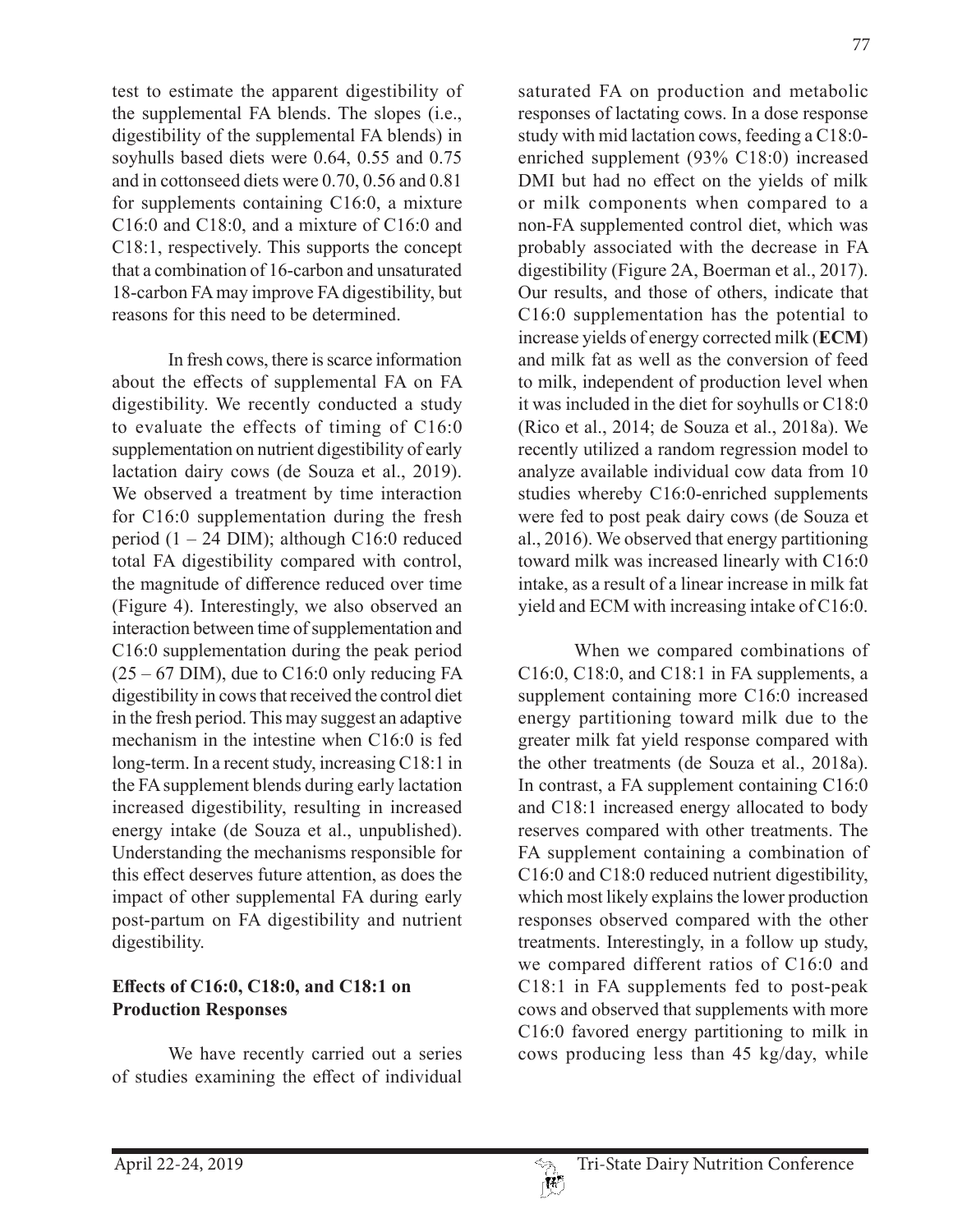supplements with more C18:1 favored energy partitioning to milk in cows producing greater than 60 kg/day (de Souza and Lock, 2017). Also, regardless of production level, supplements with more C18:1 increased BW change. This may suggest that C16:0 and C18:1 are able to alter energy partitioning between the mammary gland and adipose tissue, which may allow for different FA supplements to be fed in specific situations according to the metabolic priority and needs of dairy cows. Further research is needed to confirm these results in cows at different stages of lactation or other physiological conditions.

In early lactation cows, Beam and Butler (1998) fed a saturated FA supplement (~ 40% C16:0 and 40% C18:0) and observed that FA supplementation decreased DMI and did not affect yields of milk and ECM in the first 4 weeks after calving. Piantoni et al. (2015b) fed a similar saturated FA supplement  $\sim$  40% C16:0 and 40% C18:0) and observed that FA supplementation during the immediate postpartum (1 to 29 DIM) favored energy partitioning to body reserves rather than milk yield, especially in the lower forage diet. The high forage diet with supplemental FA increased DMI and tended to decrease body condition score (**BCS**) loss compared with the same diet without FA supplementation. Also, regardless of forage level, feeding supplemental FA increased DMI, decreased BCS loss, but tended to decrease milk yield. When cows were fed a common diet during the carryover period, the low forage diet with FA supplementation fed during the immediate postpartum continued to decrease milk yield and maintained higher BCS compared with the other treatments. On the other hand, Weiss and Pinos-Rodriguez (2009) fed a similar saturated FA supplement ( $\sim$  40% C16:0 and 40% C18:0) to early-lactation cows (21 to 126 DIM) and observed that when high-forage diets were supplemented with FA, the increased NEL intake went toward body energy reserves as

measured by higher BCS with no change in milk yield. However, when low-forage diets were supplemented with FA, milk yield increased (2.6 kg/day) with no change in BCS.

We evaluated the effects of timing of C16:0 supplementation on performance of early lactation dairy cows (de Souza and Lock, 2019). During the fresh period (1 to 24 DIM), we did not observe treatment differences for DMI or milk yield (Figure 5A), but compared with control, C16:0 increased the yield of ECM by 4.70 kg/day consistently over time (Figure 5B). However, C16:0 reduced BW by 21 kg (Figure 6), and BCS by 0.09 units and tended to increase BW loss by 0.76 kg/day compared with CON. Feeding C16:0 during the peak period (25 to 67 DIM) increased the yield of milk by 3.45 kg/ day, ECM yield by 4.60 kg/day (Figure 5), and tended to reduce BW by 10 kg compared with control (Figure 6).

In a recent study, a non-FA supplemented control diet was compared with diets supplemented at 1.5% DM with FA supplements differing in the ratio of C16:0 and C18:1 (de Souza et al., 2018b). FA treatment diets were: 80:10 (80% C16:0 + 10% C18:1); 70:20 (70% C16:0 + 20% C18:1); and 60:30 (60% C16:0 + 30% C18:1). From days 25 to 60 postpartum, all cows were offered a common diet to evaluate carryover effects. During the fresh period, FA-supplemented diets increased milk yield, ECM, and milk fat yield (Figure 7). Increasing C18:1 in FA treatments decreased plasma NEFA and BW loss and tended to increase DMI and plasma insulin (Figure 7). Increasing C18:1 in FA treatments did not affect milk yield, ECM, and the yields of milk fat and protein. During the carryover period, cows that received FAsupplemented diets during the fresh period increased ECM and milk fat yields compared with the control treatment.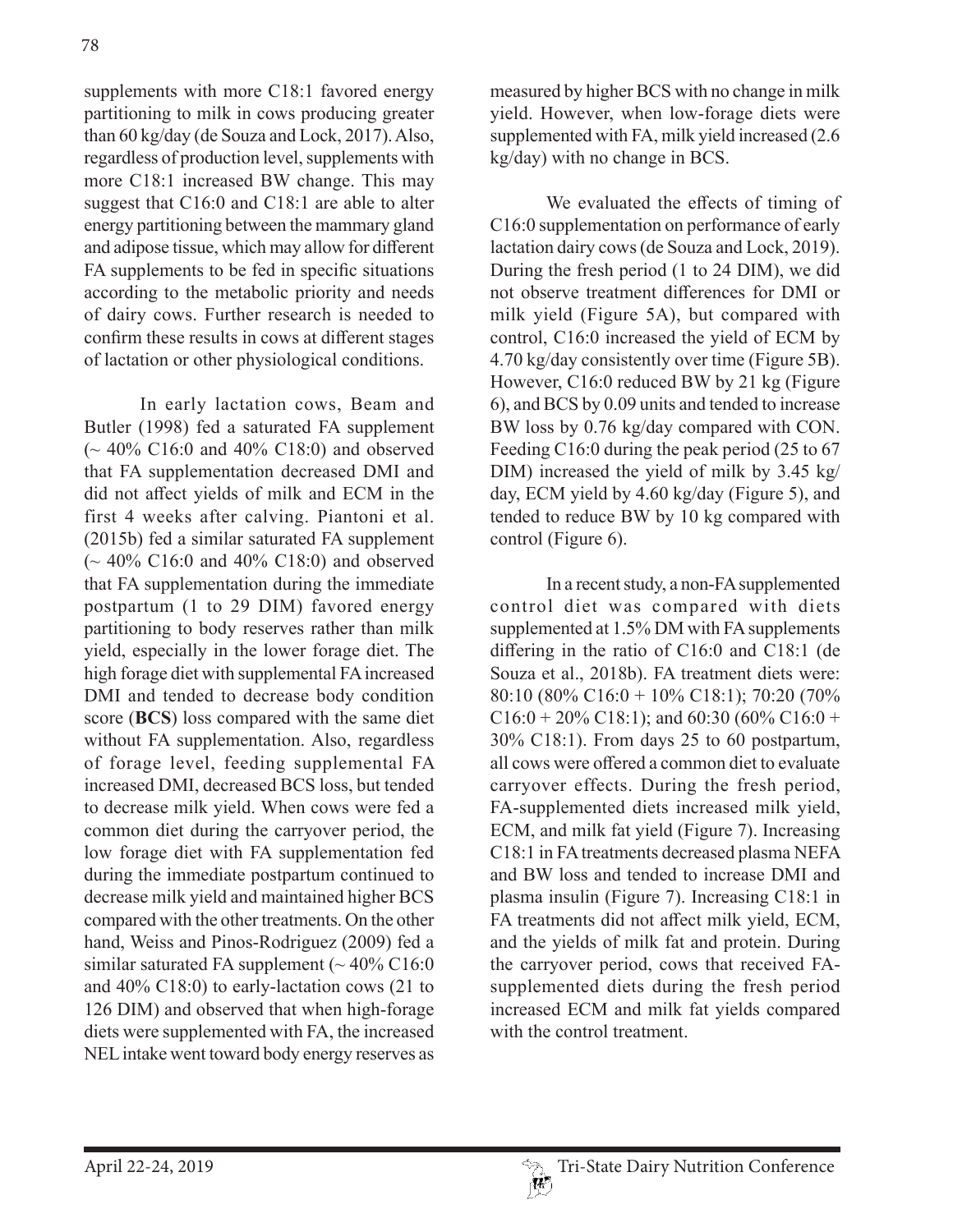79

Interestingly, Greco et al. (2015) observed that decreasing the ratio of omega-6 to omega-3 FA in the diet of lactating dairy cows while maintaining similar dietary concentrations of total FA improved productive performance in early lactation. A dietary omega-6 to omega-3 ratio of approximately 4:1 increased DMI and production of milk and milk components compared with a 6:1 ratio. Approximately 1.3 kg of milk response could not be accounted for by differences in nutrient intake, which suggests that reducing the dietary FA ratio from 6:1 to 4:1 can influence nutrient partitioning to favor an increased proportion of the total net energy consumed allocated to milk synthesis. Further studies focusing on altering ratio of dietary FA are warrant, especially in early lactation cows.

# **Effects of Supplemental Fatty Acids on Reproduction**

A recent meta-analysis of 17 studies reported a 27% increase in pregnancy rate in the first postpartum artificial insemination (**AI**) when dairy cows were fed fat supplements during the transition period (Rodney et al., 2015). In addition, the interval from calving to pregnancy was reduced. The inclusion of the very long chain omega-3 FA eicosapentaenoic acid (**EPA**) and docosahexaenoic acid (**DHA**) in the form of fish meal, fish oil, or algae in the diet has been shown to improve either first-service or over- all pregnancy in 6 studies (Santos and Staples, 2017). A study conducted at the University of Florida (Silvestre et al., 2011) demonstrated that supplementation with Ca salts (1.5% of dietary DM) enriched in fish oil-derived FA starting at 30 DIM improved pregnancy rate/AI compared with Ca salts of palm FA (52.8 vs. 45.5%). Additionally, pregnancy loss between 32 and 60 days after AI was reduced by feeding Ca salts containing EPA and DHA (6.1 vs. 11.8%). Recently, Sinedino et al. (2017) observed that feeding 100 g/day

of an algae product containing 10% of DM as DHA starting in the third week postpartum increased pregnancy rate by 39% and reduced days to pregnancy by 22 days (102 vs. 124 days). Therefore, polyunsaturated long-chain FA including omega-6 and omega-3 seem to be more effective at improving pregnancy in dairy cows than those containing mainly C16:0 and C18:1. Furthermore, a meta-analysis indicated that the probability of pregnancy increased by 26% and the days from calving to pregnancy decreased by 34 days when *trans*-10, *cis*-12 conjugated linoleic acid was fed as a Ca-salt product across 5 studies involving 221 early lactation dairy cows (de Veth et al., 2009). Feeding long-chain FA might improve reproduction in dairy cattle through several potential mechanisms, including reducing negative energy balance, changes in follicle development and improvements in oocyte quality, improved early embryo development, and reduced pregnancy loss. Since individual FA have a direct effect on several metabolic processes, research should focus on determining "ideal" combinations of FA for cows under specific physiological conditions and for specific purposes.

# **Conclusions**

The addition of supplemental FA to diets is a common practice in dairy nutrition to increase dietary energy density and to support milk production. Although, in general, FA supplementation has been shown to increase milk yield, milk fat yield, and improve reproduction performance, great variation has been reported in production performance for different FA supplements, and indeed, the same supplement across different diets and studies. Results are contradictory about the benefits of FA supplementation to early lactation dairy cows. We propose that this is a result of differences in FA profile of supplements used and the time at which FA supplementation starts. However,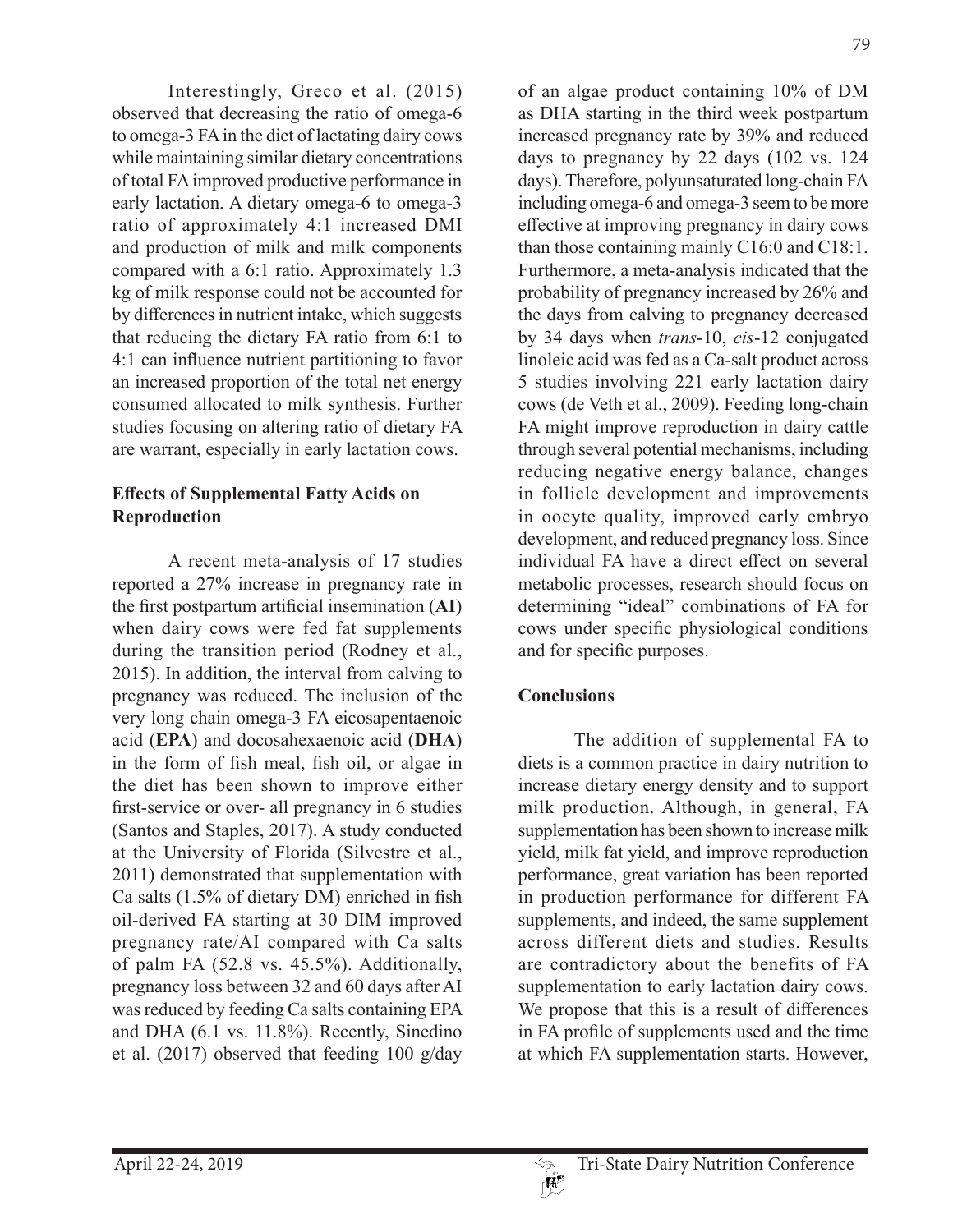our recent results suggest the use of specific supplemental FA and FA blends in the fresh period should be considered; however, further work is required to characterize the sources of variation in response to FA supplementation. Just as we recognize that not all protein sources are the same, it is important to remember that not all FA sources and FA supplements are the same. The key is to know what FA are present in the supplement, particularly FA chain length and their degree of unsaturation. Once this information is known, it is important to consider the possible effects of these FA on DMI, rumen metabolism, small intestine digestibility, milk component synthesis in the mammary gland, energy partitioning between the mammary gland and other tissues, body condition, and their effects on immune and reproductive functions. The extent of these simultaneous changes along with the goal of the nutritional strategy employed will ultimately determine the overall effect of the FA supplementation, and the associated decision regarding their inclusion in diets for lactating dairy cows.

# **References**

Allen, M.S., and P. Piantoni. 2013. Metabolic control of feed intake: implications for metabolic disease of fresh cows. Veterinary Clinics of North America: Food Animal Practice. 29:279- 297.

Beam, S.W., and W.R. Butler. 1998. Energy balance, metabolic hormones, and early postpartum follicular development in dairy cows fed prilled lipid. J. Dairy Sci. 81:121–131.

Boerman, J.P., J. de Souza, and A.L. Lock 2017. Milk production and nutrient digestibility responses to increasing levels of stearic acid supplementation of dairy cows. J. Dairy Sci. 100: 2729:2738.

Boerman, J.P., J.L. Firkins, N.R. St-Pierre, and A.L. Lock. 2015. Intestinal digestibility of long-chain fatty acids in lactating dairy cows: A meta-analysis and meta-regression. J. Dairy Sci. 98:8889–8903.

de Souza, J., and A.L. Lock. 2017. Altering the ratio of dietary C16:0 and cis-9 C18:1 interacts with production level in dairy cows: Effects on production responses and energy partitioning. J. Dairy Sci. 100 (E-Suppl. 1):221.

de Souza, J., and A.L. Lock. 2019. Effects of timing of palmitic acid supplementation on production responses of early-lactation dairy cows. J. Dairy Sci. 102:260–273.

de Souza, J., C.L. Preseault, and A.L. Lock. 2018a. Altering the ratio of dietary palmitic, stearic, and oleic acids in diets with or without whole cottonseed affects nutrient digestibility, energy partitioning, and production responses of dairy cows. J. Dairy Sci. 101:172–185.

de Souza, J., C.M. Prom, and A.L. Lock. 2018b. Altering the ratio of dietary palmitic and oleic acids impacts production and metabolic responses during the immediate postpartum and carryover period in dairy cows. J. Dairy Sci. 101 (Suppl. 2): 160.

de Souza, J., C. Strieder-Barboza, G.A. Contreras, and A.L. Lock. 2019. Effects of timing of palmitic acid supplementation during early lactation on nutrient digestibility, energy balance, and metabolism of dairy cows. J. Dairy Sci. 102:274–287.

de Souza, J., R.J. Tempelman, M.S. Allen, and A.L. Lock. 2016. Production response, nutrient digestibility, and energy partitioning of postpeak dairy cows when palmitic acid-enriched supplements are included in diets: A metaanalysis and meta-regression. J. Dairy Sci. 99 (E-Suppl. 1):622.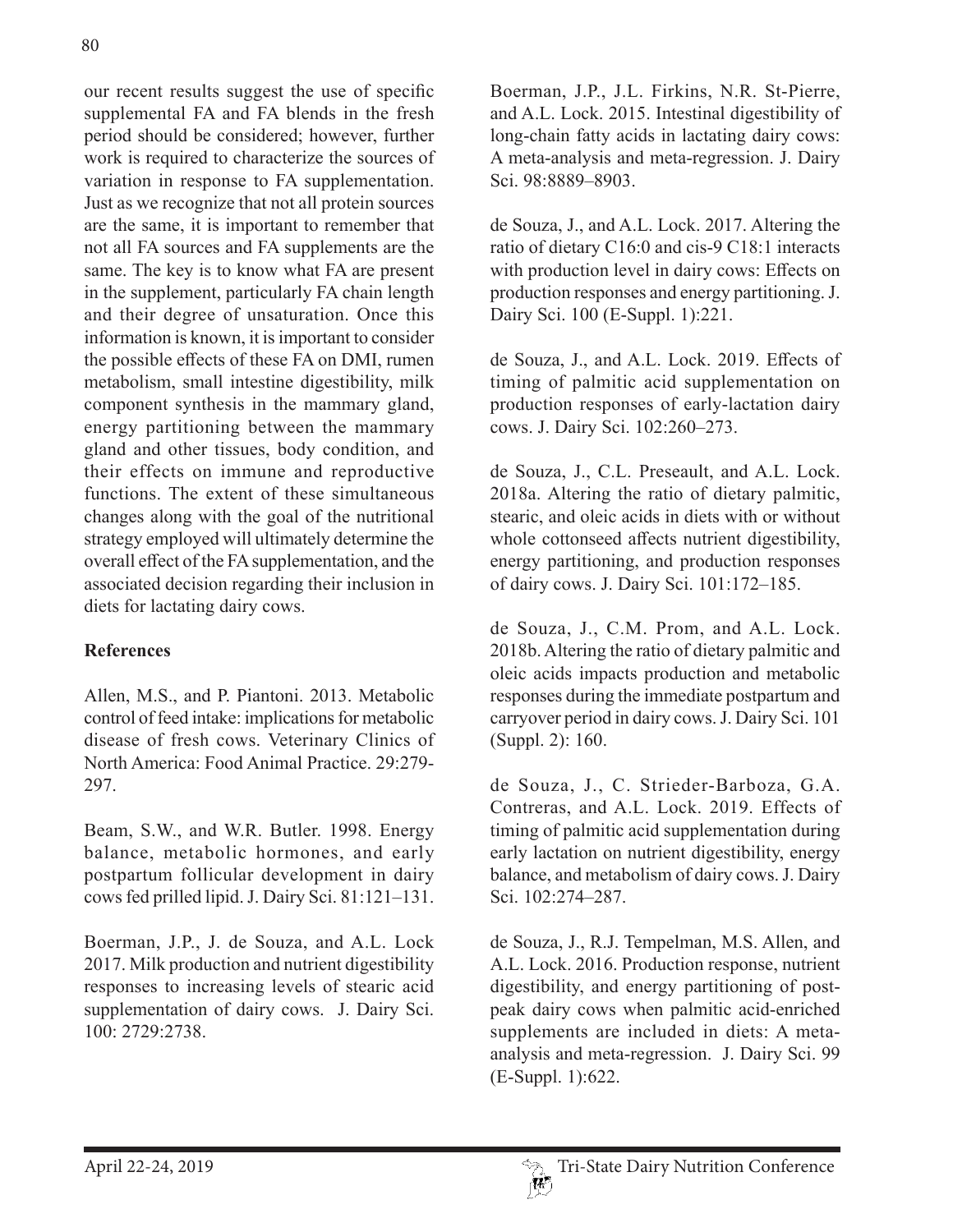de Veth, M.J., D.E. Bauman, W. Koch, G.E. Mann, A.M. Pfeiffer, and W.R. Butler. 2009. Efficacy of conjugated linoleic acid for improving reproduction: A multi-study analysis in early-lactation dairy cows. J. Dairy Sci. 92:2662–2669.

Drackley, J.K. 2000. Lipid Metabolism. Pp. 97- 119 in Farm Animal Metabolism and Nutrition. (ed. J. P. F. D'Mello). CABI Publishing, New York, NY.

Freeman, C.P. 1969. Properties of FA in dispersions of emulsified lipid and bile salt and the significance of these properties in fat absorption in the pig and the sheep. British J. Nutr. 23:249-263.

Greco, L.F., J.T.N. Neto, A. Pedrico, R.A. Ferrazza, F.S. Lima, R.S. Bisinotto, N. Martinez, M. Garcia, E.S. Ribeiro, G.C. Gomes, J.H. Shin, M.A. Ballou, W.W. Thatcher, C.R. Staples, and J.E.P. Santos. 2015. Effects of altering the ratio of dietary n-6 to n-3 fatty acids on performance and inflammatory responses to a lipopolysaccharide challenge in lactating Holstein cows. J. Dairy Sci. 98:602–617.

Kuhla, B., C. C. Metges, and H. M. Hammon. 2016. Endogenous and dietary lipids influencing feed intake and energy metabolism of periparturient dairy cows. Dom. Anim. Endoc. 56:S2–S10.

Piantoni, P., A.L. Lock, and M.S. Allen. 2015a. Milk production responses to dietary stearic acid vary by production level in dairy cattle. J. Dairy Sci. 98:1938–1949.

Piantoni, P., A.L. Lock, and M.S. Allen. 2015b. Saturated fat supplementation interacts with dietary forage neutral detergent fiber content during the immediate postpartum and carryover periods
in Holstein cows: Production responses and digestibility of nutrients. J. Dairy Sci. 98:3309–3322.

Prom, C.M., J. Newbold, and A.L. Lock. 2018. Impact of abomasal infusion of oleic acid on fatty acid digestibility and milk production of dairy cows. J. Dairy Sci. 101 (Suppl. 2): 159.

Rico, J.E., M.S. Allen, and A.L. Lock. 2014. Compared with stearic acid, palmitic acid increased the yield of milk fat and improved feed efficiency across production level of cows. J. Dairy Sci. 97:1057-1066.

Rico, J. E., J. de Souza, M. S. Allen, and A. L. Lock. 2017. Nutrient digestibility and milk production responses to increasing levels of palmitic acid supplementation vary in cows receiving diets with or without whole cottonseed. J. Anim. Sci. 95: 434 – 446.

Rodney, R.M., P. Celi, W. Scott, K. Breinhild, and I.J. Lean. 2015. Effects of dietary fat on fertility of dairy cattle: A meta-analysis and meta-regression. J. Dairy Sci. 98:5601–5620.

Santos, J.E.P., and C.R. Staples. 2017. Feeding the herd for maximum fertility. In: Large Dairy Herd Management, 3rd ed, American Dairy Science Association.

Silvestre, F.T., T.S.M. Carvalho, N. Francisco, J.E.P. Santos, C.R. Staples, T. Jenkins, and W.W. Thatcher. 2011. Effects of differential supplementation of fatty acids during the peripartum and breeding periods of Holstein cows: I. Uterine and metabolic responses, reproduction, and lactation. J. Dairy Sci. 94:189–204.

Sinedino, L.D. P., P.M. Honda, L.R.L. Souza, A.L. Lock, M.P. Boland, C.R. Staples, W.W. Thatcher, and J.E.P. Santos. 2017. Effects of supplementation with docosahexaenoic acid on reproduction of dairy cows. Reproduction https://doi.org/10.1530/ REP-16-0642.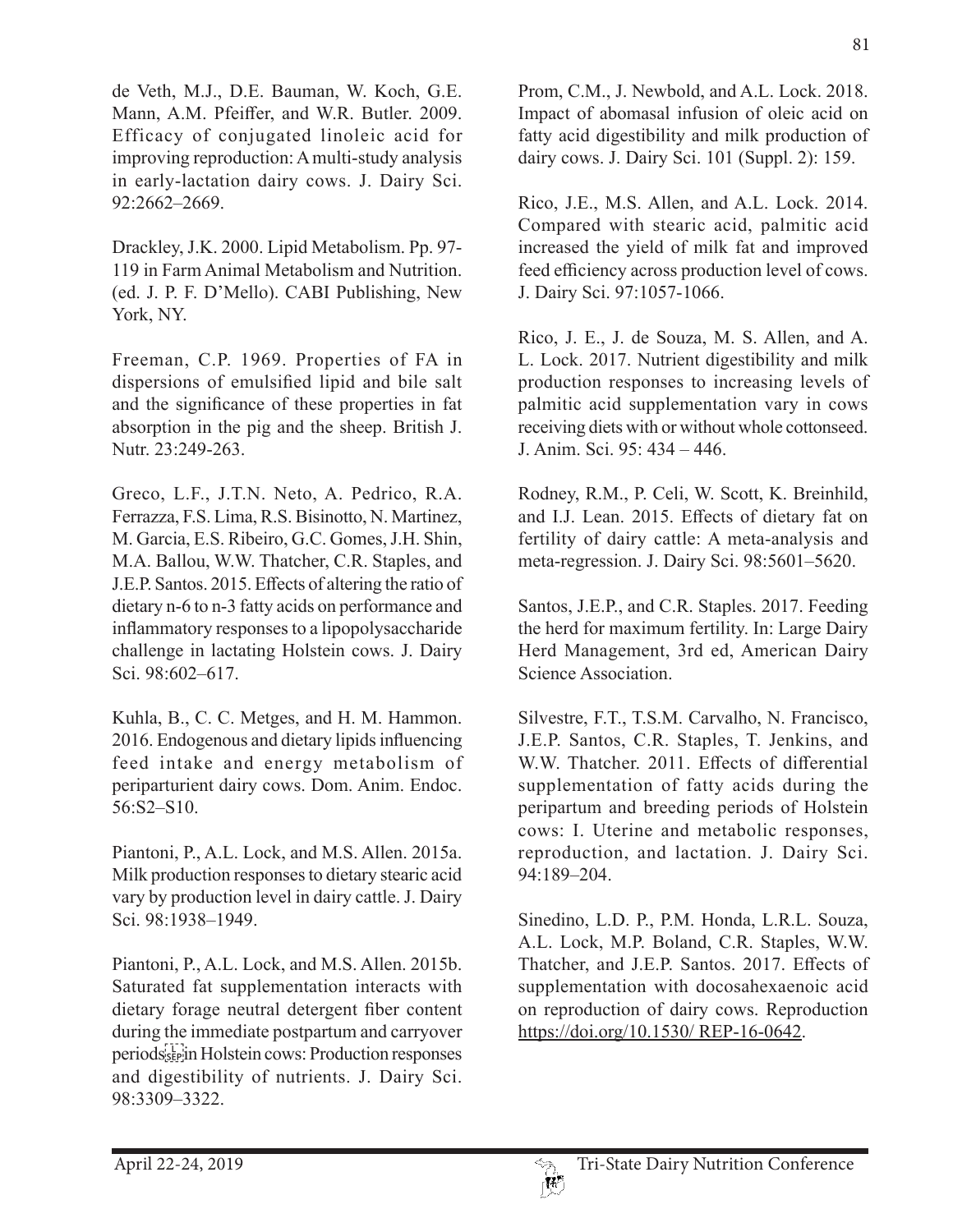Weiss, W.P., and J.M. Pinos-Rodríguez. 2009. Production responses of dairy cows when fed supplemental fat in low- and high-forage diets. J. Dairy Sci. 92:6144–6155.

Weld, K.A. and L.E. Armentano. 2017. The effects of adding fat to diets of lactating dairy cows on total-tract neutral detergent fiber digestibility: A meta-analysis J. Dairy Sci. 100: 1766-1779.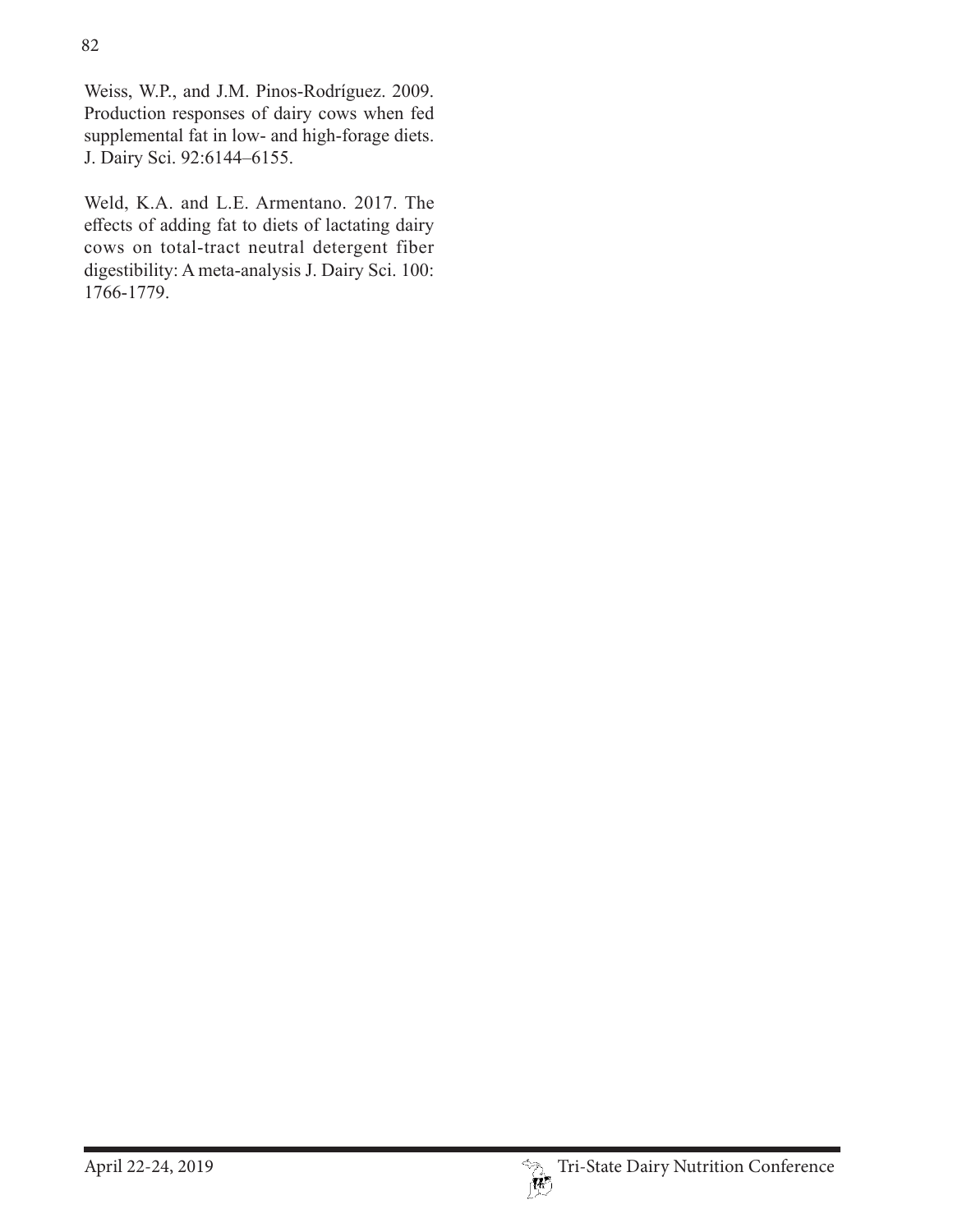

**Figure 1.** Panel A: Relationship between C16:0 intake and NDF digestibility of dairy cows fed C16:0 enriched FA supplements. Panel B: The effects of C16:0-enriched supplementation in early lactation cows on NDF digestibility. Results in Panel A represent a combined data set evaluated using a random regression model from 6 studies feeding C16:0-enriched supplements on NDF digestibility of post-peak cows (de Souza et al., 2016). Results in Panel B utilized 52 early-lactation cows receiving the following diets: no supplemental fat (CON) or a C16:0 supplemented diet (PA) that was fed either from calving (1 to 24 DIM; fresh period) or from 25 to 67 DIM (peak period). From de Souza et al. (2019).

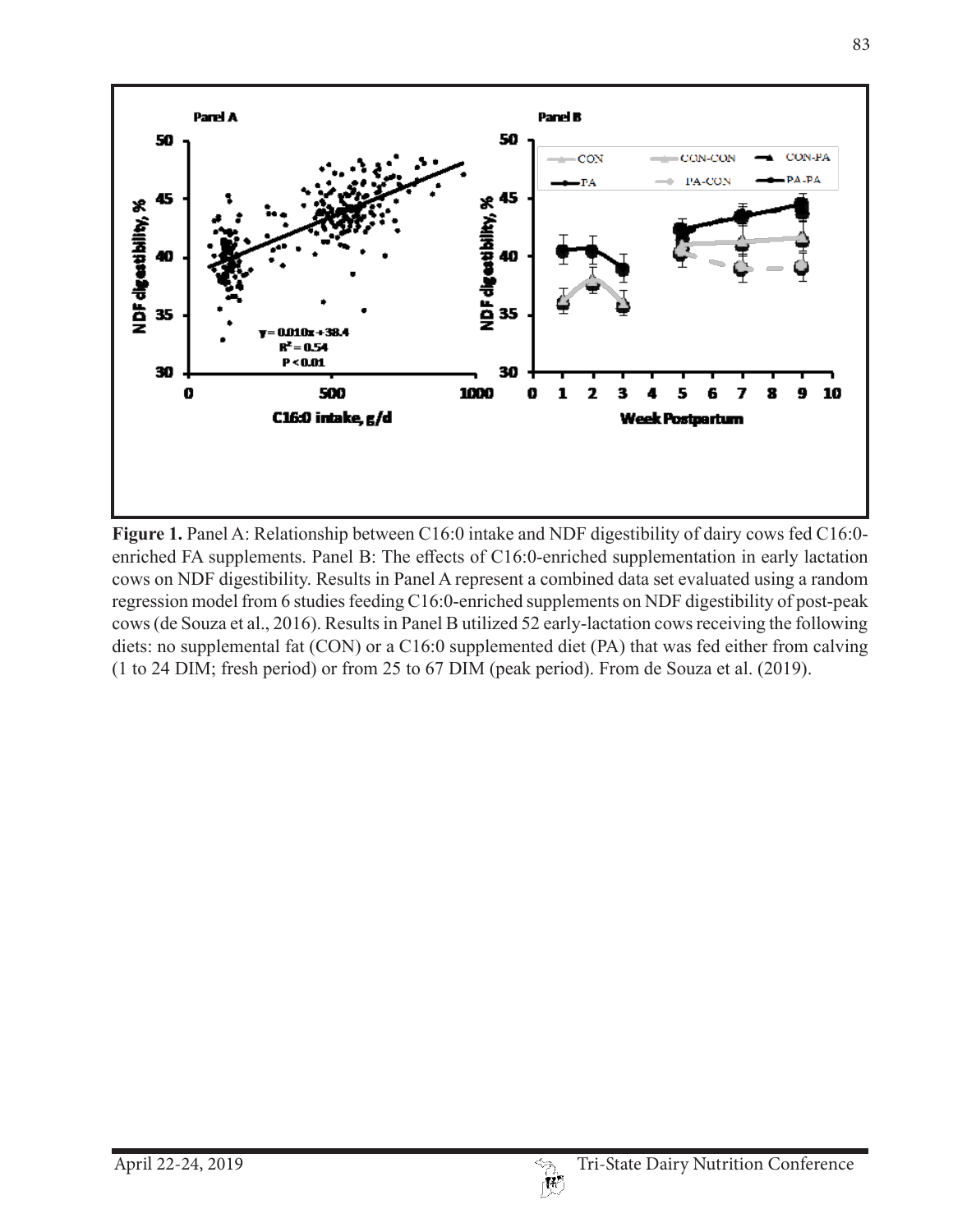

**Figure 2.** Relationship between total FA intake and apparent total-tract FA digestibility of dairy cows supplemented with either a C18:0-enriched supplement (Panel A) or a C16:0-enriched supplement (Panel B). Results in Panel A utilized 32 mid-lactation cows receiving diets with increasing levels (0 to 2.3% dry matter) of a C18:0-enriched supplement (93% C18:0) in a 4 X 4 Latin square design with 21-d periods (Boerman et al., 2017). Results in Panel B utilized 16 mid-lactation cows receiving diets with increasing levels (0 to 2.25% dry matter) of a C16:0-enriched supplement (87% C16:0) in a 4 X 4 Latin square design with 14-d periods (Rico et al., 2017).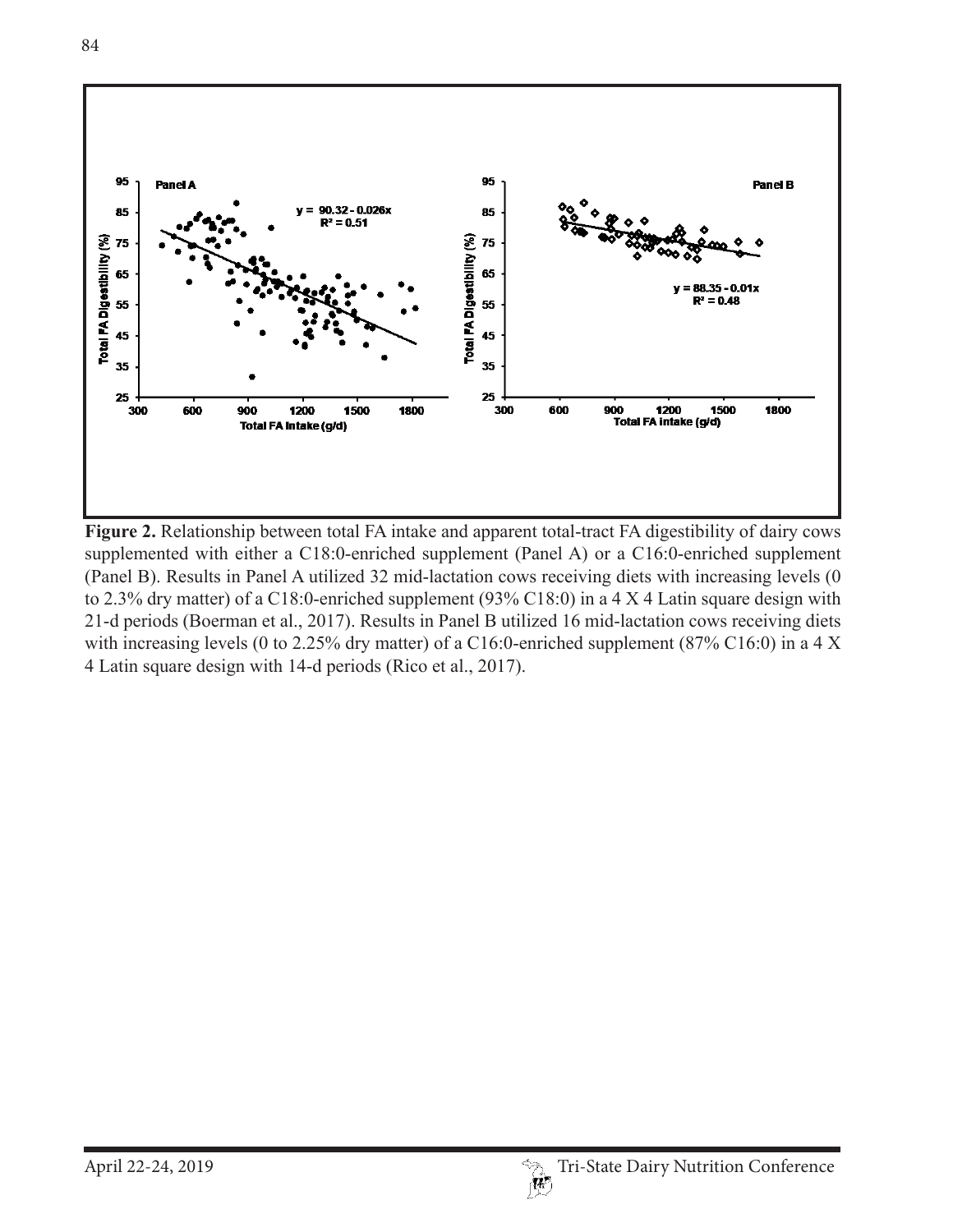

**Figure 3.** Lucas test to estimate total FA digestibility of supplemental FA treatments when cows received either a soyhulls basal diet (Panel A) or a cottonseed basal diet (Panel B) PA long-dashed line (1.5% of FA supplement blend to provide  $\sim 80\%$  of C16:0); PA+SA solid line (1.5% of FA supplement blend to provide  $\sim$  40% of C16:0 + 40% of C18:0); and PA+OA short-dashed line (1.5% of FA supplement blend to provide  $\sim$  45% of C16:0 + 35% of C18:1). Digestibility of supplemental FA was estimated by regressing intake of supplemental FA on intake of digestible supplemental FA. The mean intakes of FA and digestible FA when cows were fed the control diet were subtracted from the actual intakes of total FA and digestible FA for each observation. From de Souza et al. (2018a).

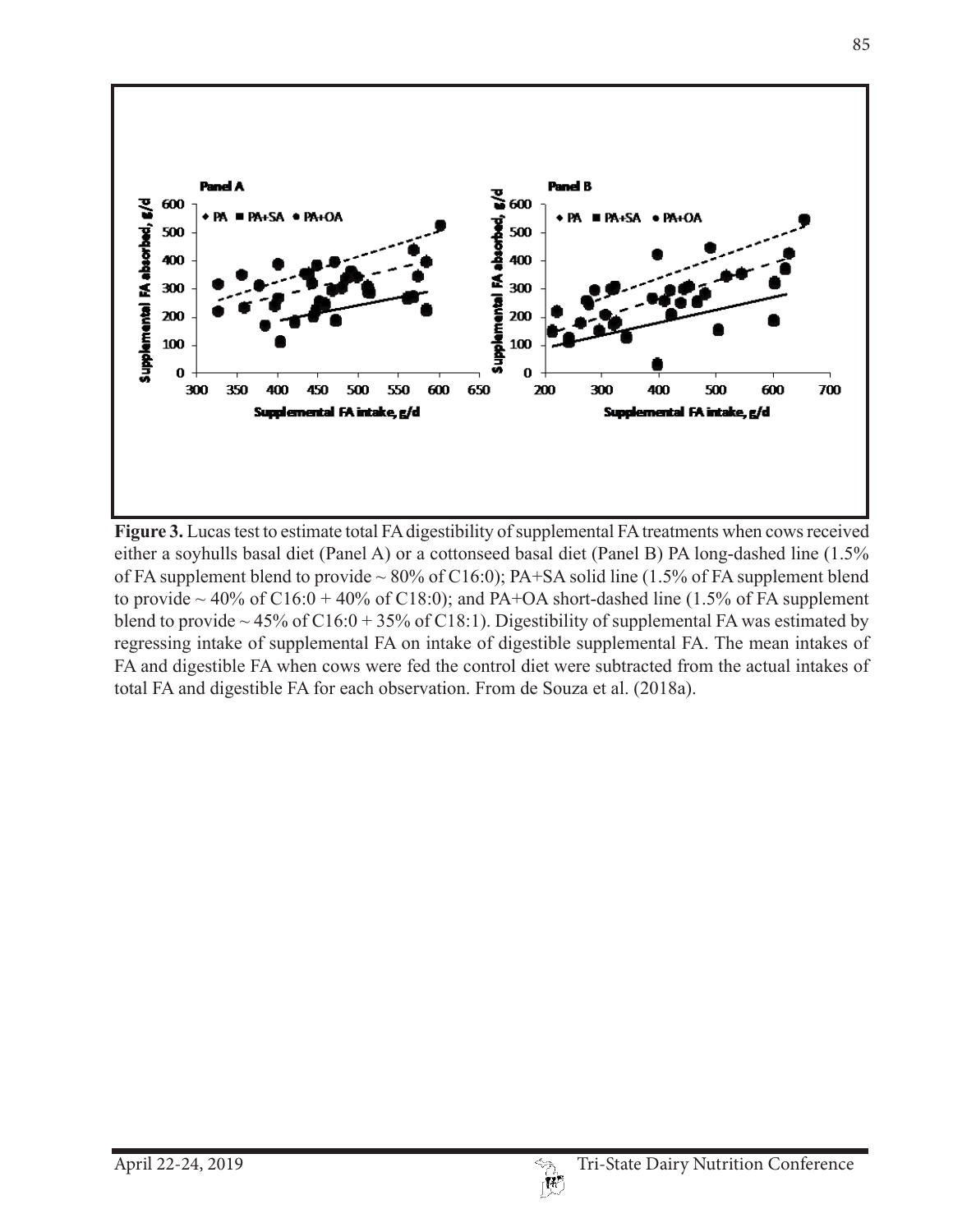

**Figure 4.** The effects of C16:0-enriched supplementation for early lactation cows on digestibility of 16-carbon (Panel A), 18-carbon (Panel B), and total FA (Panel C). Results utilized 52 early-lactation cows receiving the following diets: no supplemental fat (CON) or a C16:0 supplemented diet (PA) that was fed either from calving (1 to 24 DIM; fresh period FR) or from 25 to 67 DIM (peak period). From de Souza et al. (2019).



**Figure 5.** The effects of C16:0-enriched supplementation in early lactation cows on the yield of milk (Panel A) and ECM (Panel B). Results from 52 early-lactation cows receiving the following diets: no supplemental fat (CON) or a C16:0 supplemented diet (PA) that was fed either from calving (1 to 24 DIM; fresh period FR) or from 25 to 67 DIM (peak period). From de Souza and Lock (2019).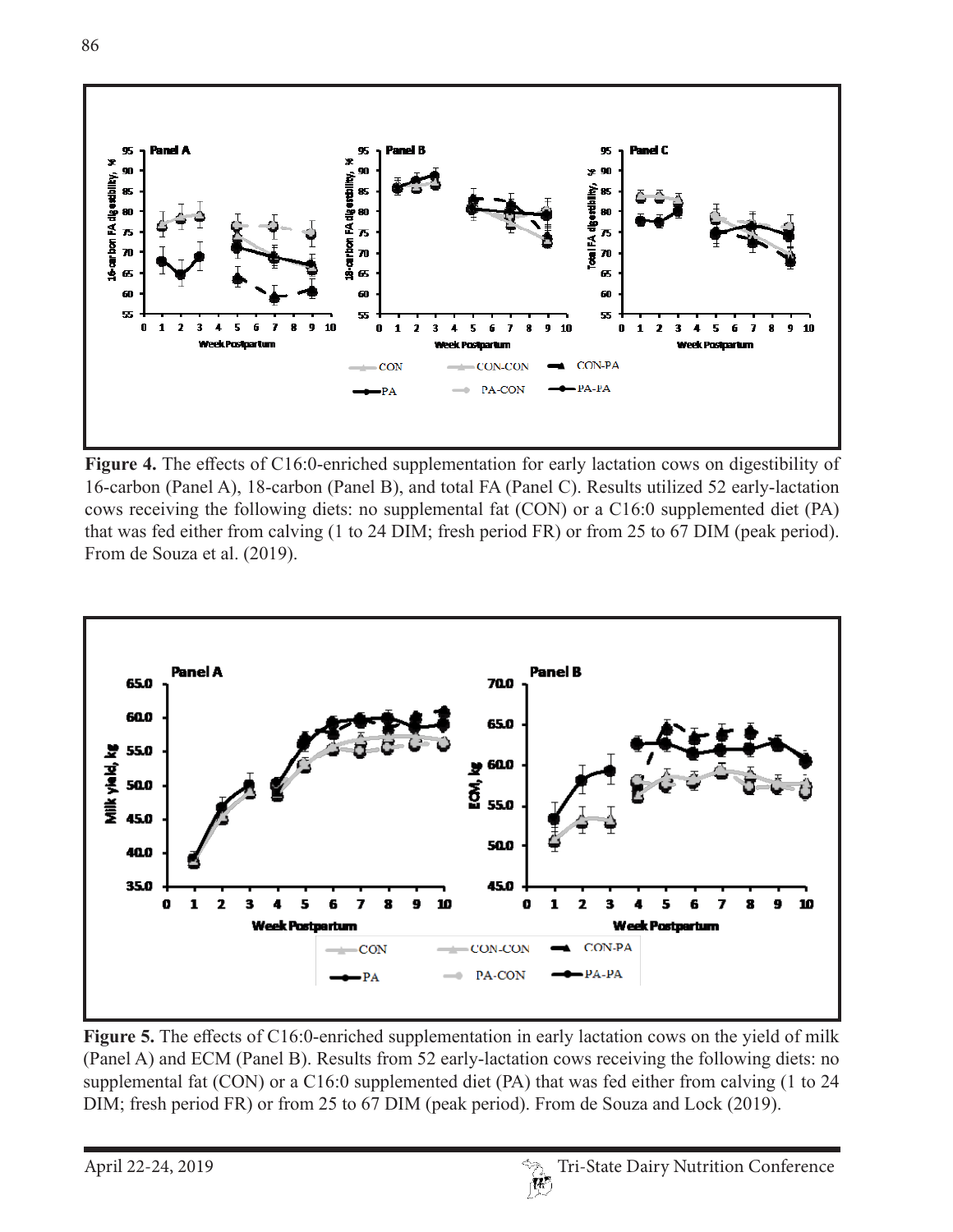

Figure 6. The effects of C16:0-enriched supplementation in early lactation cows on body weight. Results from 52 early-lactation cows receiving the following diets: no supplemental fat (CON) or a C16:0 supplemented diet (PA) that was fed either from calving (1 to 24 DIM; fresh period) or from 25 to 67 DIM (peak period). From de Souza and Lock (2019).